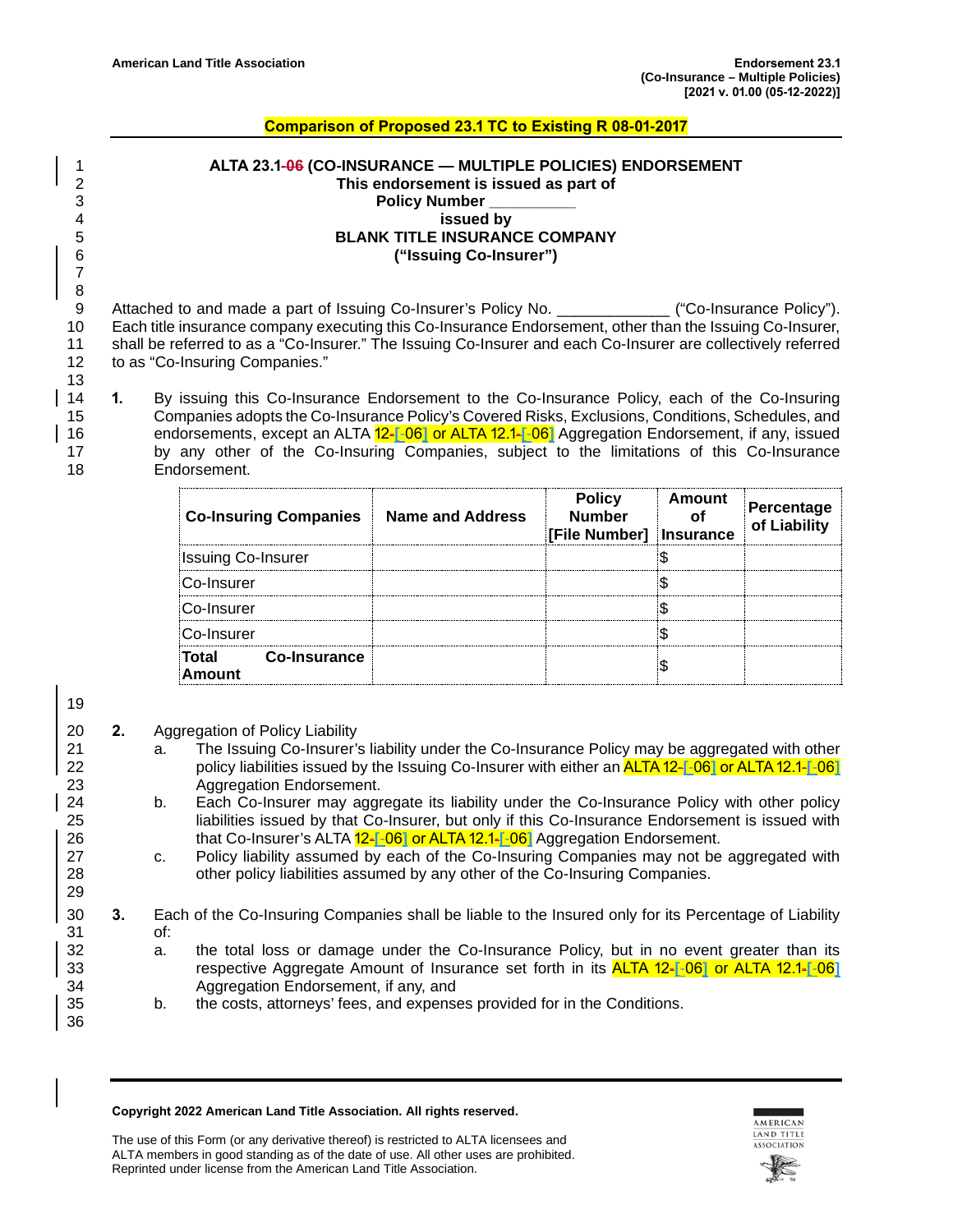## **Comparison of Proposed 23.1 TC to Existing R 08-01-2017**

 **4.** Any notice of claim and any other notice or statement in writing required to be given under the Co-Insurance Policy must be given to each of the Co-Insuring Companies at the addresses set forth above. **5.** Any endorsement to the Co-Insurance Policy issued after the date of this Co-Insurance Endorsement 42 must be signed by each of the Co-Insuring Companies by its authorized officer or agent. must be signed by each of the Co-Insuring Companies by its authorized officer or agent. **6.** This Co-Insurance Endorsement is effective as of the Date of Policy of the Co-Insurance Policy. This 45 co-Insurance Endorsement may be executed in counterparts. Co-Insurance Endorsement may be executed in counterparts. This endorsement is issued as part of the Co-Insurance Policy. Except as it expressly states, it does not (i) modify any of the terms and provisions of the policy, (ii) modify any prior endorsements, (iii) extend the Date of Policy, or (iv) increase the Amount of Insurance. To the extent a provision of the policy or a previous 50 endorsement is inconsistent with an express provision of this endorsement, this endorsement controls.<br>51 Otherwise, this endorsement is subject to all of the terms and provisions of the policy and of any prior Otherwise, this endorsement is subject to all of the terms and provisions of the policy and of any prior endorsements. **DATED: Issuing Co-Insurer: BLANK TITLE INSURANCE COMPANY**  62<br>63 **By:** <u>By:</u> **By: By: By: By: By: By: By: By: By: By: By: By: By: By: By: By: By: By: By: By: By: By: By: By: By: By: By: By: By: By: By: By: By: By: By: Co-Insurer: \_\_\_\_\_\_\_ TITLE INSURANCE COMPANY** 69<br>70 **By:**  $\overline{\phantom{a}}$  **Co-Insurer: \_\_\_\_\_\_\_ TITLE INSURANCE COMPANY By: Co-Insurer: \_\_\_\_\_\_\_ TITLE INSURANCE COMPANY By:**  

## **Copyright 2022 American Land Title Association. All rights reserved.**

The use of this Form (or any derivative thereof) is restricted to ALTA licensees and ALTA members in good standing as of the date of use. All other uses are prohibited. Reprinted under license from the American Land Title Association.